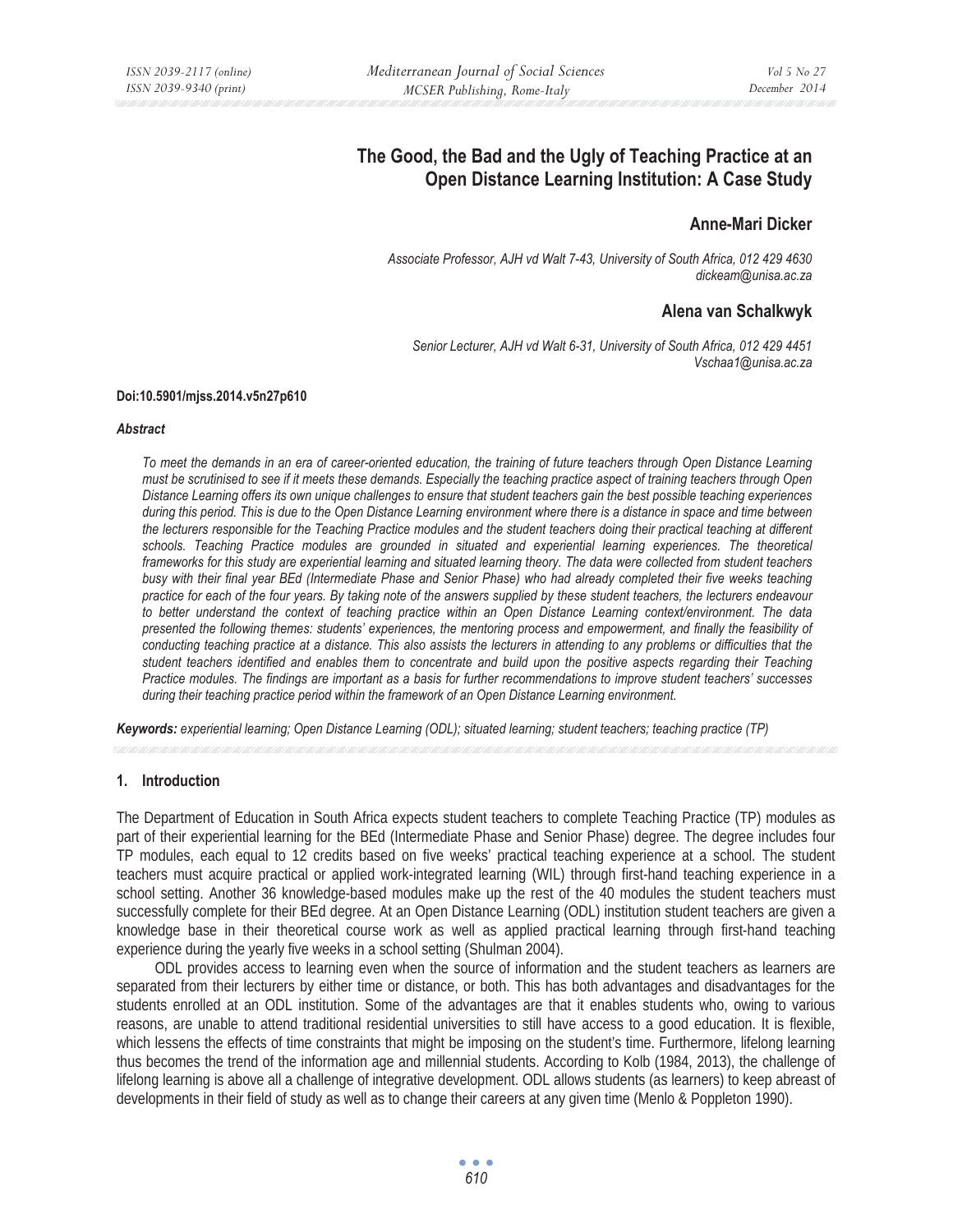| ISSN 2039-2117 (online) | Mediterranean Journal of Social Sciences | Vol 5 No 27   |
|-------------------------|------------------------------------------|---------------|
| ISSN 2039-9340 (print)  | MCSER Publishing, Rome-Italy             | December 2014 |

When we use the word "experience" in TP and experiential learning, we are usually referring to a practicum rather than the complex notion of experience per se (Jarvis 2009). To empower the student teachers via the TP component at an ODL institution, the practical applications of the teaching profession should enable them to reap the maximum benefits from their teaching-practice periods at schools. Therefore there should be cooperation between the different role players in the education and training of student teachers, namely the lecturers of the ODL institutions, the schools that accept student teachers from ODL institutions and the student teachers as well as their mentor teachers. These cooperative "partnership" models of the key stakeholders to support the initial teacher education are of the utmost importance for the support of teacher training at an ODL institution (Maeroff 1988).

On the other hand, disadvantages could include problems such as the lack of lecturers' support, domestic distractions, financial worries and lack of resources/technologies. Over the past few years it became evident that within the context of an ODL environment, maintaining proper quality over TP teaching-learning experiences presents its own unique problems (Shulman 2004). A challenge to overcome is that as the student teachers and the lecturers of the ODL institution are not physically together in a traditional classroom setting, the student teachers are separated from their lecturers in space and time. Furthermore, teaching, especially through ODL, tends to be content centred, rigid and lecturer driven, providing student teachers with secondary content experiences which are nearly always purely cognitive (Jarvis 2009:7–8). Although modern media such as the internet and technologies, for example e-learning and videoconferencing, help to cross over the distance between time and space, the lecturers need to resort to challenging teaching activities to bring the best possible learning content and practical teaching experiences to their student teachers (Juwah 2010; Butcher, Latchem, Manoyo & Levey 2011; Jedege 2009; Louw & Steyn 2012). The only way to break what is called the "space-time barriers" of ODL education would be to separate teaching and learning. This involves planning teaching and learning as separate activities so that educational opportunities may be provided in any place where there are student teachers, whether or not there are lecturers at the same place at the same time (Cakiroğlu 2014).

It is important for lecturers involved with TP components at an ODL institution to establish from their investigations whether there are strengths (the good) and weaknesses (the bad) in their presentations, assumptions and assessments regarding student teachers' WIL experiences as part of their TP modules. A brief literature background to determine the good or the bad aspects of TP experiences at an ODL institution in conjunction with experiential learning will be given next.

## **2. Literature Review**

The ODL mode of learning, TP and mentoring are concepts that need to be explained and they will be addressed from existing literature.

Jedege (2009) suggests that the use of ODL as an alternative mode of educating student teachers has more claim to community development than the conventional mode of learning, namely face-to-face teaching. As it involves and allows everybody and anybody to seek knowledge at their own convenience, the fundamentals of student-centred ODL enable easy interaction with the immediate social school community. The knowledge gained by student teachers as learners is directly integrated into the community and this also happens faster than through the conventional residential mode. Additional benefits of ODL for student teachers are

- flexible access and equity for comprehensive national development
- alleviation of capacity constraints such as economics, human resources and rural development
- lifelong education and WIL in order to build a learning and knowledge-based society
- education for all, especially to reduce or totally eliminate illiteracy and poverty and
- capacity building for human resource development, especially in areas such as vocational and technical education, science and technology to mention but a few (Jedege 2009; Butcher et al 2011; ODL Communiqué 2010).

Field experience is an important part of teachers' education, and even more so in an ODL setting. It provides time for professional growth and offers prospective teachers' opportunities to explore concepts and practise techniques learnt in education courses (Lasley & Applegate 1985). Teaching practice is the preparation of student teachers for the teaching activities that they as professionals will have to do in the workplace, namely the school. TP enables student teachers to become more professional and to improve their teaching performances as well as be more knowledgeable about their subjects. Empowerment depends very much on lifting the status of teachers. Teachers feel more empowered when they are part of a group with a common purpose than when they teach on their own. Teachers are separated in their classroom and normally have little time to share and compare ideas with colleagues. Professional growth is bound to be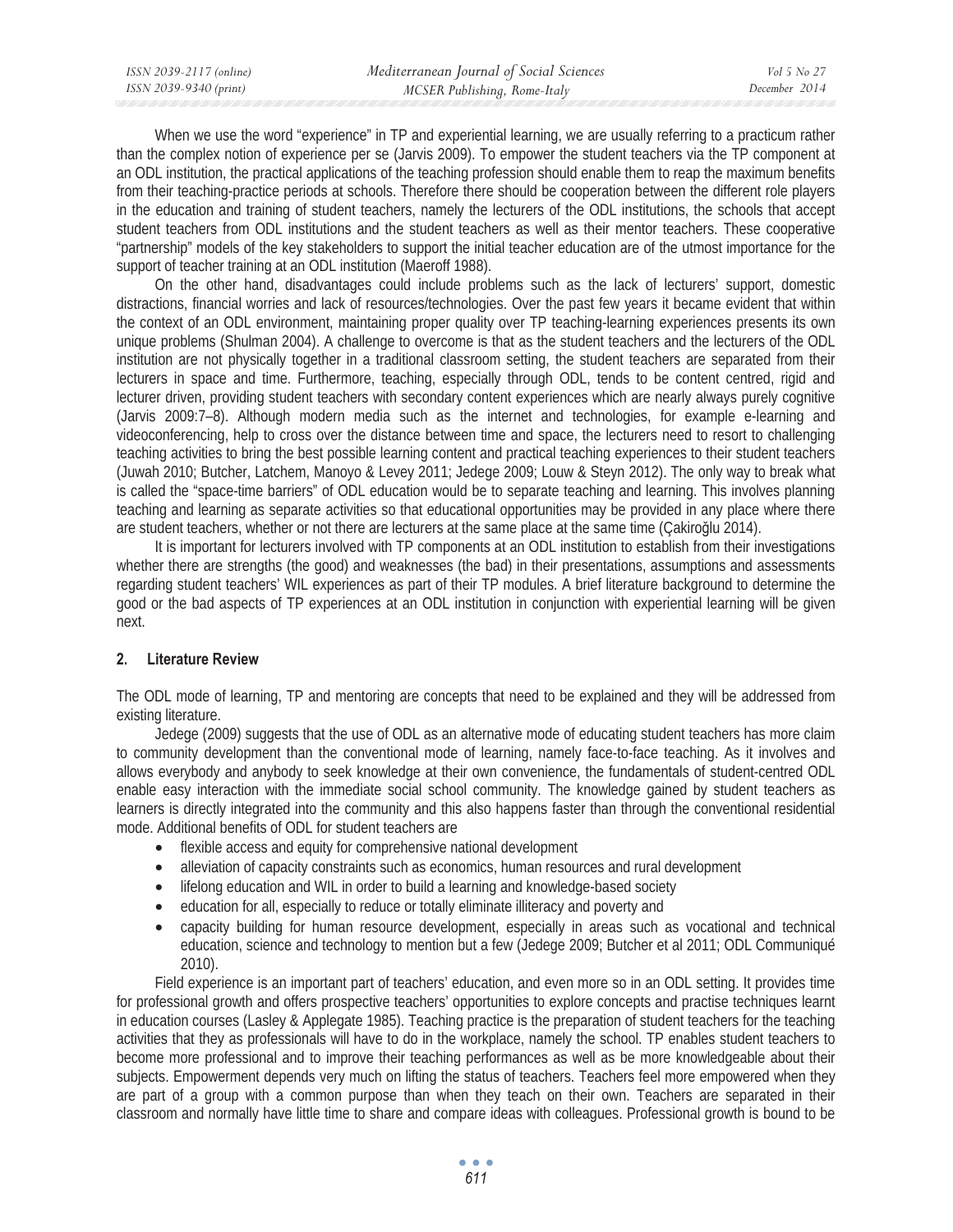impaired in a setting where teachers do not see their colleagues practise their profession and hardly ever teach one another new techniques (Maeroff 1988). If they can come together to work on a project with other teachers who share their dedication and conscientiousness, it could lead to the sharing of ideas for empowerment. Shulman (2004:12) states that "teaching alone, learning together" would be the way to go about giving the student teachers the maximum exposure to teaching activities during their field experience.

This places the onus on ODL to adapt to the needs of its immediate community. For the educational opportunities provided through ODL to be relevant to the current needs of the community, the ways of putting together or directing student teachers (the learners) to the fountain of information will need rethinking (Jedege 2009). Integrative learning experiences take on a new meaning and vitality when they are directly connected with the integrative challenges of adult life. The teaching and learning of adult learners at ODL institutions are based on andragogy. Every ODL institution is involved with the education and training of adult learners. According to Taggart and Wilson (1998), andragogy, the teaching of adults, is based on several assumptions about student teachers as adult learners:

- The need to know is strong in adult learners. Benefits, consequences and risks must be ascertained prior to involvement in the learning situation. Shulman (2004) proposes that teaching requires various kinds of knowledge, including knowledge of rules (research), knowledge of particular cases (theory) and knowledge of how to apply the rules to specific teaching activities (practice) (Maeroff 1988; Shulman 2004; Taggart & Wilson 1998). The opportunity to learn from practical teaching experiences would be realised by gaining an understanding of and practising professional judgement as well as making decisions during practical teaching periods at schools. Only then could professional knowledge become part of student teachers' individual capacity to teach in their life world or immediate social (school) community.
- Readiness to learn is inherent in adult learners. As a team effort of collaboration between the ODL lecturers, the mentor teacher and the student teacher, the student teacher needs to be guided to be able to think critically and creatively, solve problems, make informed decisions and observe (Gokhale 1995). Often student teachers regard the mentor teacher as a source of ideas for planning lessons or gaining administrative information rather than someone who clarifies and explains what she/he does. They ask the mentor "how to" rather than "why". If there is no reflection, student teachers do not learn as much from the practical experience and from what they observe, because they lack the opportunity to think about, analyse and reflect on it. Reflection would allow them to benefit from experience as it necessitates doubt and perplexity, conjectures, careful thought, clarification and hypothesis testing (Shulman 2004). The teaching activities for student teachers must be clearly set out from the start and even more so in an ODL context.
- Experiential learning built on adult student teachers' past experiences is essential. Group discussions, stimulations and problem-solving activities emphasising peer collaboration have proven effective with adult learners. Student teachers are begging for stimulating educational experiences and to acquire knowledge. The fact that student teachers can learn from TP is supported by the involvement of experienced teachers (mentors) in schools who are mentoring the student teachers. This could free teachers from ways that are stifling their teaching practices and empower them to act differently (Maeroff 1988). The theoretical course work given to the student teachers in their academic modules support practical teaching application in their teaching modules. For assessment purposes it is expected that student teachers complete several workbooks containing lesson plans during their five weeks at a school.
- The self-concept and intellectual responsibility of adult learners lend credence to self-directed learning situations. To benefit most from the TP experience, the student teacher needs guidance in interpreting and making the connection between her/his teaching activities and their consequences. When student teachers become partners in the situated learning process, they gain a better sense of themselves as teachers. Student teachers develop the teaching tools to become more effective learners as well as teachers by being active participants in the learning situation. By participating, student teachers will understand the criteria for good work. The use of direct observation, such as the objectives methods of behavioural feedback, has been shown to be instrumental in improving the instructional process (Clark, Steele, Niemiec & Walberg 1992). During teaching practice, student teachers learn from two modes of experiences. The first mode of learning is the practical experience by participating or the direct encounter in an actual teaching experience and the second mode of learning is learning by watching or observation of mentor teachers' teaching activities (Evans 1986). Student teachers' observations and reflections can also provide valuable feedback for refining the instructional methods and activities of the lecturers at an ODL institution.
- The benefits of observation during the field teaching experience would be derived from understanding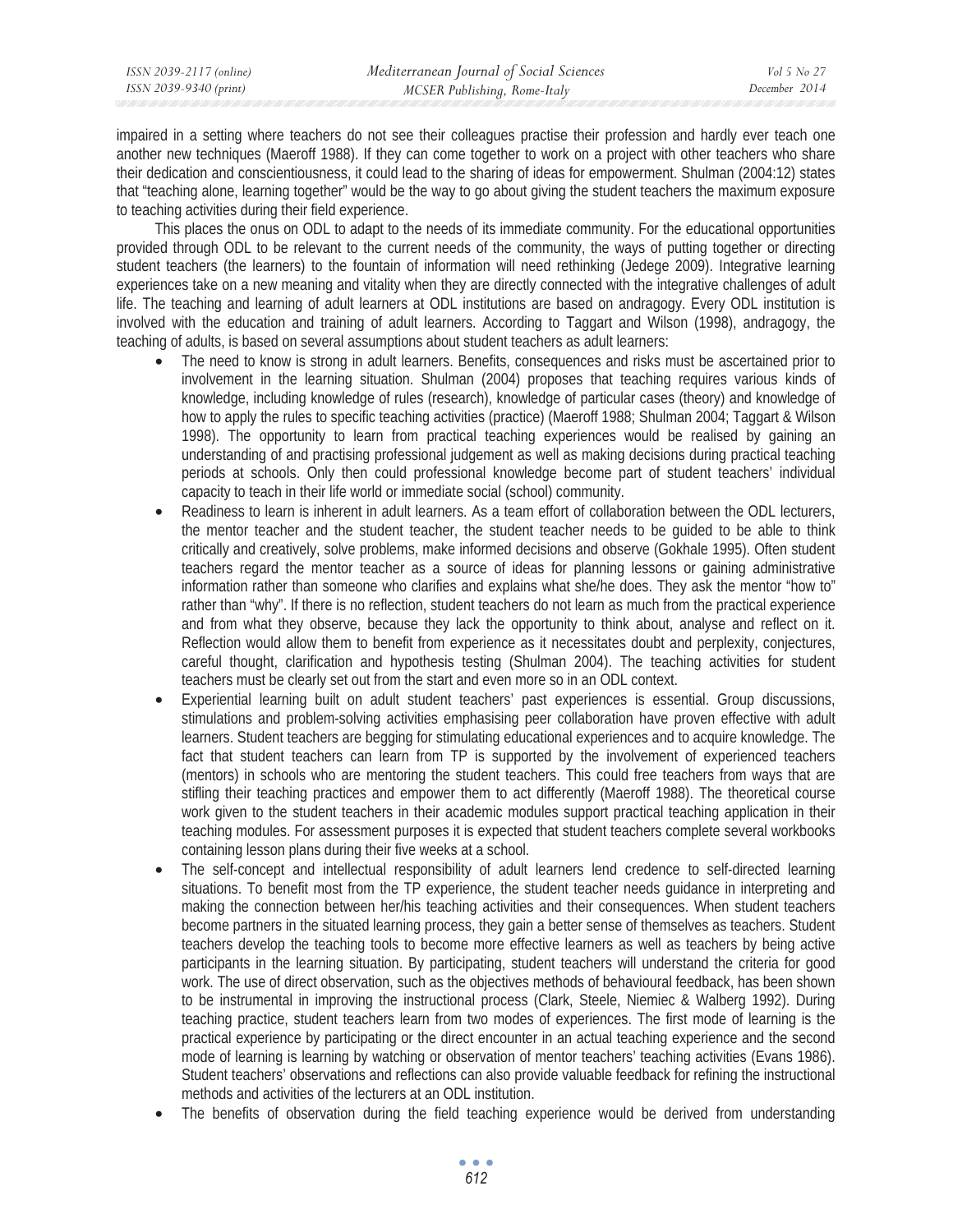educational phenomena. Observing the contrasting teaching styles will alert student teachers to what they should and should not do while teaching. Student teachers tend to teach as they had been taught, which means modelling their teaching activities on something they learnt a long time ago. Those who complete their degree and go out to teach after a few years say that the courses they took in the method of teaching were largely a waste of time (Maeroff 1988). The direct encounter with the mentor teacher, the learners and classroom phenomena will bring about some understanding of learners and classrooms that student teachers could not learn in an academic or any other context. Student teachers develop skills and new perspectives on teaching activities. Teacher education is a public matter that engages every member or consumer of society with its indirect effect on the individual student teacher's quality of life, as well as its impact on the development of the economy and society (Eacute & Esteve 2000; Gokhale 1995; Zeichner 1986).

All these factors play a very important part in the successful completion of student teachers' TP component. Everyday teaching knowledge in a school setting is not the same as academic knowledge (context independent in the learning material) and is also structured differently. In a school, the student teacher could recontextualise everyday social teaching activities to the academic environment. The social presence is useful in improving thorny issues such as retention and success in ODL education (Butcher et al 2011; Subotzky & Prinsloo 2011).

The TP modules form part of a series of learning situations for student teachers in which they are confronted with or can practise real-life teaching activities and classroom management under the supervision and mentoring of experienced teachers. To find out how the ODL TP modules support these learning experiences, this research will be based on the theoretical concepts set out below.

## **3. Theoretical Concepts**

Any research is based on proven theory. For this study, the theories of situated learning and experiential learning form the theoretical framework.

Lave and Wenger (1991; 2011) formulated their situated learning theory based on the fact that learning takes place as a function of the context, culture and activity in which it occurs. The context of learning is situated in the social engagements of the participators, namely the expert master or mentor teacher and the novice apprentice or student teacher, where identity, membership and interpersonal relations are significant within a school setting. The individual student teacher develops and identifies within the context of the community of practice the teaching practices appropriate to that community.

Wenger (1998; 2000) identifies the following three elements that define his community of practice:

- There is a mutual engagement of participants in action as student teachers' roles are those of apprentice learners within a school setting (Sykes, Bird & Kennedy 2010). This could be defined as "undertaking or engaging fully in a task, job or profession in order to learn".
- There is also a negotiation of a joint enterprise as the student teachers do their practical teaching under the guidance of lecturers or their mentor teachers (as masters). In situated learning the role of the master as a mentor has undergone drastic changes through the years. Currently, mentorship guidance is seen as establishing and building a relationship that would benefit the mentor teacher as well as the mentee student teacher (Booysen 2013).
- There is a development of a shared repertoire that involves novice student teachers as legitimate peripheral participants in the practices of their communities during their TP experiences at schools. The mentor teacher and student teacher collaborate in a social engagement and teach together in a school as a team (Gokhale 1995). Learning is most effective and efficient when student teachers are engaged in reflecting upon their teaching actions and problem solving, thus learning by doing within an authentic/experiential learning context (Anderson, Reder & Simon 1996; Naidu 2010).

Kolb (1984, 2013) stated that human beings are a "teaching species" as well as a "learning species". It is important for schools to have teaching as the most important activity and to value teachers as professionals who can create a social environment of constant learning for themselves as well as for their learners, as teachers are the basis/foundation of schooling (Maeroff 1988). Therefore the TP modules can also be supported by the experiential learning theory as set out by Kolb (1984, 2013). To facilitate personal growth, each student teacher must be exposed to as many real-life teaching experiences as possible, as all real-life experiences are intrinsically interwoven (Schlebusch 2009). Individual teachinglearning styles are shaped by the structure of social knowledge and through individual creative acts. This includes the individual development of student teacher participants at ODL institutions in all three developmental stages of experiential learning, namely acquisition, specialisation and integration (Kolb 1984; Unisa 2012).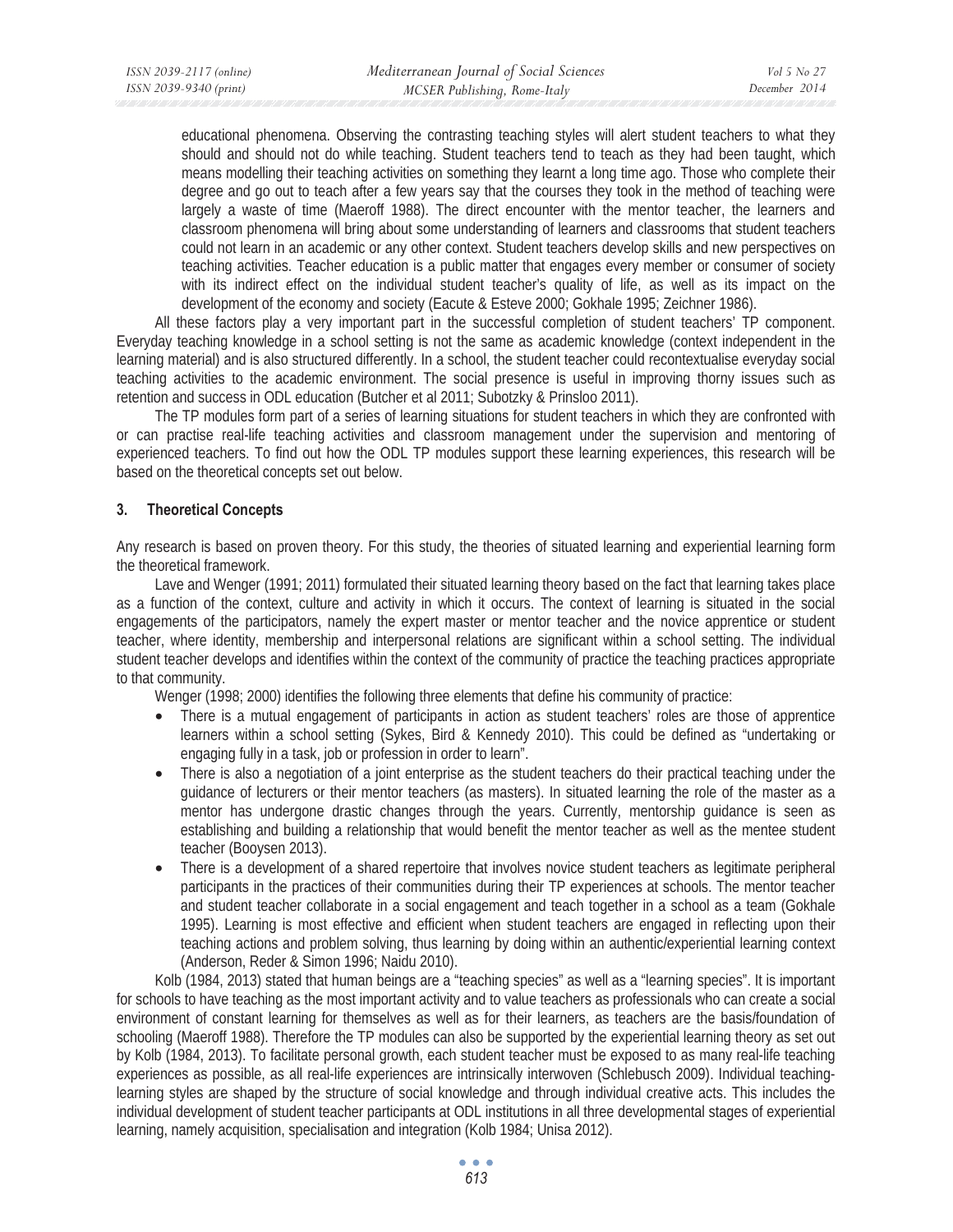- Acquisition refers to the preparation of individual student teachers in basic teaching skills so that they can access and utilise the tools of social knowledge. TP experiences lead to student teachers acquiring teaching skills through personal experience, reflective observation and collaboration with mentor teachers. Student teachers' concrete TP experiences will lead to the practical acquiring of techniques. This is marked by the gradual emergence of external stimuli in internalised structures that allow the student teacher to gain a sense of self (Kolb 1984; Gokhale 1995).
- Specialisation implies the selection and socialisation of student teachers into specialised areas of knowledge that suit their talents and meet societal needs. Student teachers also tend to select themselves into environments that are consistent with their personal characteristics. The choices a student teacher makes in this process tend to have an accommodating, self-fulfilling quality that promotes specialisation. There will be dynamic interaction between internal personality characteristics and external environmental and social forces (Kolb 1984, 2013). The primary mode of relating to the world is interaction and collaboration, and student teachers contribute to and partake with the mentor teacher in teaching activities.
- Integration entails the development of the unique capacities of the whole person towards creativity, wisdom and integrity. The transition between stages 2 and 3 of development is inter alia marked by the individual student teacher's personal, existential confrontation of the conflict between social demands and personal fulfilment needs (Kolb 1984, 2013). The reflective learner, rather than being influenced, now sees opportunities to influence and participate in active teaching experimentation rather than merely observing and accepting experiences as they happen (Platsidon & Metallidou 2009; Kolb 1984, 2013; Gokhale 1995). These challenges to conceptualise abstract knowledge shape the student teacher's own teaching experience.

Since all social knowledge is learnt, it is reasonable to suggest that there is some morphism between the structure of social knowledge and the structure of the learning process (Kolb 1984). From the perspective of situated and experiential learning theories, ODL institutions are the curators of social knowledge (Kolb 1984; Wenger 2000). One of the main responsibilities of this curatorship is the creation of conditions whereby social knowledge is made accessible to individual student teachers for their development during teaching practice. Higher education is increasingly called upon to deliver the specialised knowledge, skills and attitudes needed for student teachers to find their niche as well. ODL institutions, in turn, become increasingly dependent on these social niches for their own survival and lend further support to student teachers completing their TP in the social communities, namely schools (Bliue, Ellis, Goodyear & Hendres 2011).

## **4. Research Design**

The researchers used an exploratory qualitative research design in order to gather rich in-depth data from the fourth-year BEd (Intermediate Phase and Senior Phase) student teacher participants who had completed their last five weeks of teaching practice at schools. The participants were all studying within an ODL context and were compelled to conduct four TP periods consisting of five weeks' school-based practice between February and September each year. The aim was to find out from the student teachers what the good (positive) and the bad (negative) teaching experiences were that they encountered throughout their four years of studying and conducting TP periods at schools. This method provided participants an opportunity to reflect on the good and bad experiences, attitudes and gains of the ODL TP modules of their BEd studies.

Open-ended questionnaires were mailed to all the fourth-year student teachers. In this case study, the process is more important than the outcome (Henning 2004). Purposive sampling was used and 32 participants' completed questionnaires with narratives were selected. Saturation of data was reached and therefore only 32 respondents were included in the data collection. The questionnaire consisted of a number of activities in which student teachers had to provide biographical information and were probed to write down positive and negative aspects of the teaching practice, give suggestions regarding mentor teachers, the mentoring process, empowerment, general administrative aspects (e.g. placement, communication via online, videoconferencing, fax, announcements, e-mail) and assessment methods. Student teachers' narratives were captured in the space provided on the questionnaire.

The following biographical information relates to the selected student teacher participants: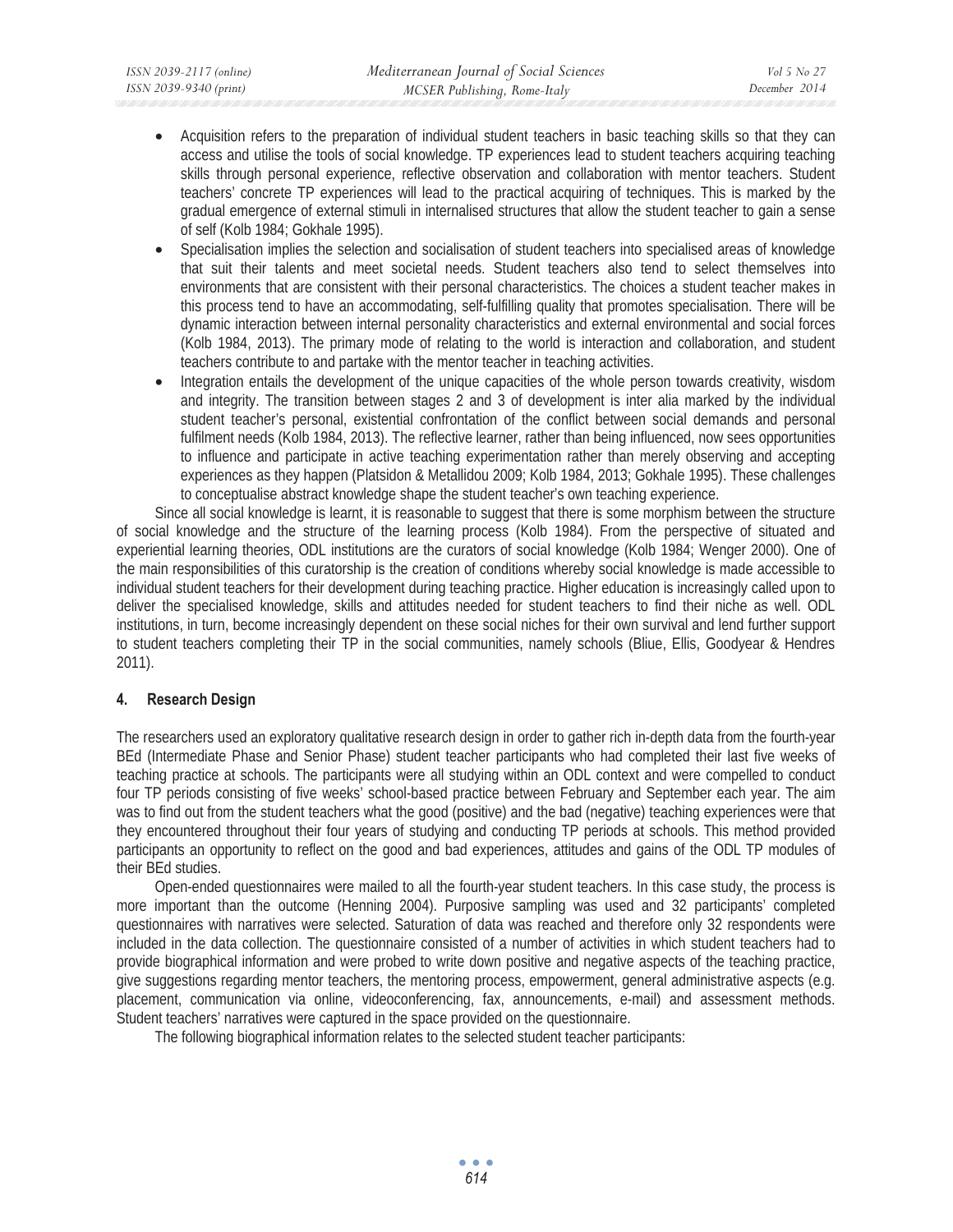| <b>Biographical Data</b> |    |           |    |                    |     |                  |    |  |  |
|--------------------------|----|-----------|----|--------------------|-----|------------------|----|--|--|
| Gender                   |    | Age group |    | Position in School |     | <b>SCHOOL</b>    |    |  |  |
| Male                     |    | . 30      | 18 | Learnership        |     | <b>PRIMARY</b>   | 30 |  |  |
| Female                   | 25 | $31 - 39$ | 11 | Permanent          | ט ו | <b>SECONDARY</b> |    |  |  |
|                          |    | $40 - 49$ |    | Part-Time          |     |                  |    |  |  |
|                          |    | > 50      |    | Other              |     |                  |    |  |  |

There is a fair distribution of male and female students keeping in mind that in the Intermediate Phase there is usually more female than male teachers. From the age distribution, it is clear that student teachers range from young adults in their twenties to mature adults. The students represent different positions at school, for example learnerships (either permanent or part-time at the schools), and various other positions not in schools. The sampling size was determined on the basis of theoretical saturation and the objectives of the research. A limitation is that the sample of student teachers is not a complete representation of all the BEd students, but for the purpose of this study the sample still provides the researchers with a good set of data to make sense of and describe the quality of the ODL TP modules.

All necessary ethical measures were adhered to. For example, the participants' anonymity was guaranteed. A covering letter was included to give clear information and instructions to all the participants. The trustworthiness of the research and data presentation is based on the principle of multiple researchers participating in the data analysis process. This ensures triangulation in the analysis and interpretation of data. From the data several themes and subthemes emerged. These will be discussed next under the findings.

## **5. Data Analysis and Findings**

In the questionnaire broad probing questions were asked. From the completed questionnaires the following main themes and sub-themes were identified. After an analysis and interpretation of the qualitative data, the research findings are now presented as three themes. These themes identify the good (positive) and the bad (negative) comments of the student teacher participants and will be discussed next.

## *5.1 Theme 1: Experiential learning through mutual active engagement in teaching activities by student teachers*

Student teachers were asked to comment on the good as well as the bad experiences that they experienced during their stay at the schools.

## *5.1.1 Positive aspects*

According to Taggart and Wilson (1998:8), experiential learning occurs most effectively through mutual social engagement in collaboration and problem solving leading to the acquirement of teaching skills. Student teachers commented that TP time spent at schools as communities of practice "helps a lot to acquire knowledge and skills in the field of teaching profession". They learnt much by being "exposed to many professionals" and "get[ting] guidance from other senior teachers". It was mentioned that the support provided by the entire staff and principal of the school made it a very positive experience as the student teacher was part of staff teaching activities and other social development. "It contributed to my self-confidence." "The experience with the learners makes it worthwhile." Cognitive apprenticeship comprises the development of cognitive skills with the guidance of an expert (the mentor teacher), much like the handson teaching experience under the close tutelage of an experienced practitioner (Naidu 2010). There is however, a need for ODL lecturers to direct this teaching experience for the student teacher with mentor teacher collaboration during active TP engagement with the learning content.

The structure of the TP modules gives student teachers the opportunity to explore all the different subjects and they "enjoyed all the teaching practice modules". Student teachers experience first-hand how it is to teach and they "gain a lot of experience, good teaching methods and problem solving" skills. Direct participation in an actual classroom experience is the best way to the acquisition of basic teaching skills through experiential learning.

Teachers frequently are the victims of the inadequacy of their own education, because it does not equip them to bring intellectual authority into the subject matter they teach. This has brought the whole approach to teacher education as well as in-service training into question (Maeroff 1988). Internalising teaching skills is a dynamic approach to learning where the purpose is to foster the development of individual student teachers to become active, critical and productive societal members within school communities (Jarvis 2009). Teaching practice, embedded in situated learning, is therefore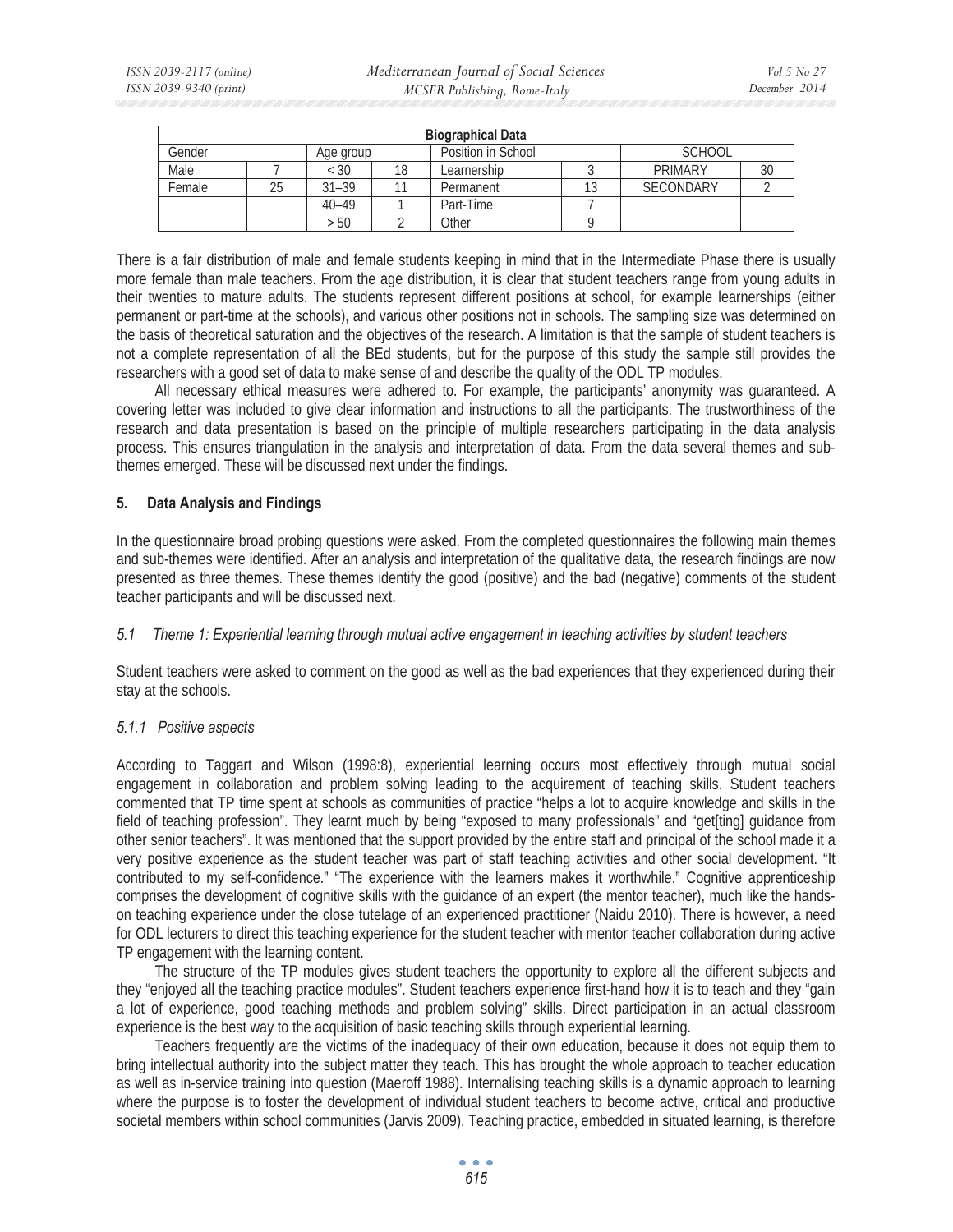a necessary mutual engagement for student teachers to learn and practise their teaching skills under the guidance of mentor teachers.

#### *5.1.2 Negative aspects*

Student teachers commented on the following negative aspects regarding their TP experience. Children's behaviour and the school's attitude were a concern. These contributed to the student teachers' struggle with discipline. Sometimes mentor teachers would not involve student teachers in classroom activities, which may lead to boredom. The opposite was also reported where mentor teachers would overburden student teachers with marking and substitute teaching to the extent that they could not find enough time for their own TP assignments.

An administrative issue mentioned pertains to the supervisor (appointed by the TP office) who did not stick to appointments or changed them at the last minute, which is a bad reflection on Unisa.

## *5.2 Theme 2: Specialisation and empowerment through mentoring during a joint teaching enterprise of student teachers and mentor teachers*

To establish whether mentor teachers take responsibility for student teachers placed at schools, student teachers had to write about their experiences with their mentor teachers.

#### *5.2.1 Positive aspects*

No account of human learning could be considered complete without an examination of culturally accumulated knowledge, its nature and organisation, and the process whereby individual learners contribute to and partake of that knowledge as part of a community of practice. From the same perspectives, the social situated learning theorists claim that the personal construction of knowledge always occurs in a social context, since learning activities are socially and contextually bound as a joint enterprise. Learning is an active process of constructing meaning and transforming understanding during the interaction with the work environment (Kolb 1984, 2013). Student teachers as learners should play an active role in constructing knowledge, as learning is collaborative and they learn from the interaction with their mentor teachers (as the masters) and their own peers. There should be a continuous reciprocal interaction to ensure that this learning process is a productive and successful joint enterprise that leads to empowerment and subject specialisation.

Students reported that the mentor teachers enhanced their self-confidence, because the teacher "believed in me, involved me with other staff". "I am not a public speaker ... I had to come in front of a class of more than 45 learners for the first time, it was daunting … it helped me to grow and gain self-confidence." "The mentor teacher set an excellent example for me to follow. She is punctual, well prepared and dedicated." The "mentor teacher discussed every lesson before it was presented", thus providing valuable input and learning.

The good and bad comments assist the student teacher to reflect and work on the lesson plans to improve them. "Also different ways of disciplining noisy and unruly students helped in maintaining a disciplined and manageable class." By providing student teachers with these joint teaching-learning experiences, they have an opportunity to share teaching skills, understand themselves better and be empowered by their restored confidence to become legitimate participants in this joint enterprise.

## *5.2.2 Negative aspects*

Schön (in Taggart & Wilson 1998) describes a problematic situation as the initial step of reflection in action. A negative aspect in the school is that mentor teachers are sometimes impatient and do not want to accommodate the student teacher. For example, "teachers do not want to lose valuable teaching time and sometimes waited in front of the class impatiently". This, however, does not apply only to student teachers from ODL institutions, but also to student teachers from residential institutions.

## *5.3 Theme 3: The development of a shared teaching repertoire by student teachers in an ODL environment*

Student teachers were requested to comment on whether the ODL model provided sufficient training to prepare them for the teaching profession.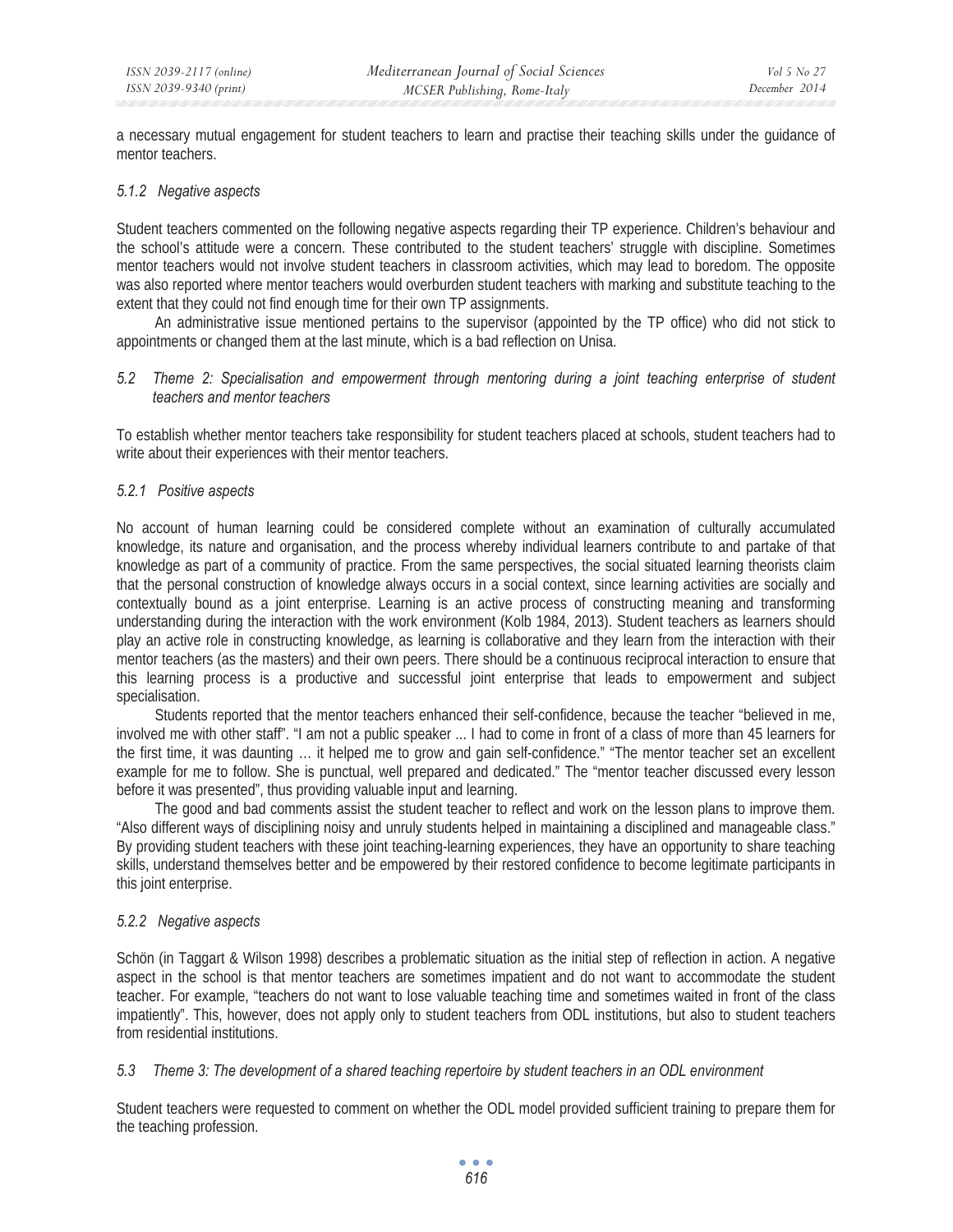## *5.3.1 Positive aspects*

Integrating reflective thinking is an experiential learning process involving decision making in a social-political context, identifying problems and searching for satisfactory answers (Taggart & Wilson 1998). Therefore, the fundamental goal should be the ability to perform relevant teaching tasks in a variety of effective ways in a school situation. The student teacher also needs guidance in interpreting and in making explicit the integrating connections between the teaching activity and its effects. This will assist the student teachers to become legitimate peripheral participants in their school communities.

The following responses attest to this shared repertoire between the ODL study material and the teaching experiences in schools. "Yes, workbooks are clear and together with mentor teacher able to do the job." "ABSOLUTELY! … student teachers have the chance to get into school on a learnership and experience the teaching profession from their first year." "Yes, because when I observe the mentor teacher teaching and the way they plan their lessons, is the same as the way we are taught at UNISA." "Yes. Even the principal at the school said he prefers student teachers from Unisa over any other institution." thereby the mentor teachers assists the student teachers to integrate their theoretical knowledge into practical teaching activities.

The student teacher participants commented favourably by saying that they will encourage students to study through ODL. "I would recommend students to study at Unisa … because it is the best university." "Yes, during these four practices we experience different mentors, principals, learners and learned different styles of teaching, giving us the relevant training we need to be sufficient teachers [sic]. The student teachers commented positively on the study material provided for their BEd as well as the workbooks for the TP modules. The workbooks explain what is needed in every subject and provides lesson plans to be presented and completed in the school.

## *5.3.2 Negative aspects*

Negative comments include that the student teachers "need more assistance from the ODL institution". Another student teacher referred to a "bad experience with communication and arrogant lecturers and mistakes in the study material". One student said "not at all", but did not explain why.

The negative comments pertain mostly to administrative aspects such as the waiting time for the placements to be completed, problems with study material that is not received in time and supervisors who do not respond promptly or professionally to student teachers' short messaging. It is too costly to print their study material if it is not sent in time. Some students do not have access to the internet to download the necessary material. Communication with lecturers and the TP office is difficult.

From the responses it is clear that the good experiences far outweigh the bad experiences. The ODL institution can respond favourably to all the negative aspects revealed by the research, namely that the administrative glitches should be addressed by the support systems and that placement processes should be revised. Mentor teachers and supervisors need training in order to clarify their respective roles and promote professionalism.

On a personal note, student teachers may have a problem to manage their time properly at an ODL institution as well as to fit in their teaching practice with their own working schedule.

## **6. Implications and Recommendations for Teaching Practice at an Odl Institution**

A number of aspects should be addressed by the institution that may contribute positively to student teachers' experience when they conduct their teaching practice. From the findings it became clear that for better communications the ODL institution should provide a booklet on mentoring and what it entails to all schools and mentor teachers of student teachers placed at these schools. This is possible, because the TP office has a record of all placements and schools where student teachers conduct their teaching practice. Such a brochure would be helpful in spelling out what it means to be a mentor teacher, what is expected from a mentor teacher and the responsibilities of the student teacher. True partnership implies mutual respect (Hanko 1999). Mutual respect ensures the success of the joint enterprise of problem solving, collaborative approaches and mutual support, and supporting one another contributes to the empowerment of student teachers (Hanko 1999). An ODL institution relies heavily on a partnership with the schools in order to provide student teachers with guidance in the absence of lecturers. Learning from field experiences has serious limitations when conducted without opportunities for regular reflective discussions and collaboration with the lecturers or the classroom mentor teacher. Study material and workbooks should also regularly be updated in order to speak to the curricula used in schools.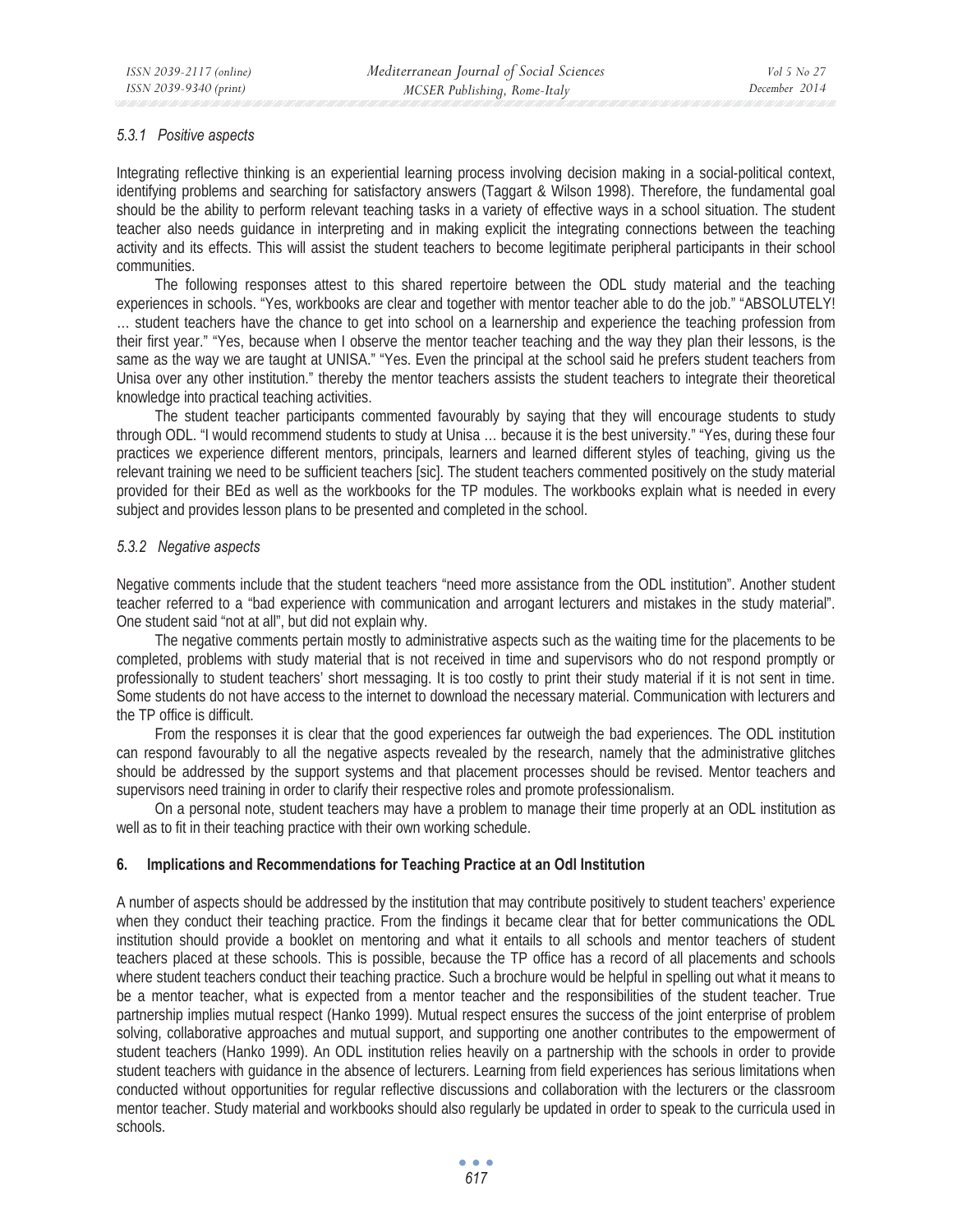Most of the findings imply that the administration support given to student teachers in the field by the ODL institution must be improved to fill the time and place difference gap. Placement of student teachers should be streamlined in order for student teachers to be accommodated and placed at schools as early as possible in the year. There is also a definite need for better communication systems such as a call centre. This has currently been replaced by an SMS system which increases response time, because students' enquiries are dealt with only after a number of days when they only get an SMS or e-mail stating that their enquiry has been received. This often leaves student teachers frustrated. Students do not all have access to the internet and the systems are deemed to be too expensive for many teaching students.

South Africa has a shortage of qualified teachers and ODL teacher education could be a viable strategy to alleviate the shortage of graduate teachers in the country. ODL opportunities provide valuable training to under qualified in-service teachers and student teachers alike to study while being financially independent. It is an affordable way of studying and gives student teachers the opportunity to be usefully employed in order to earn money, keep up their responsibilities and become professionally qualified teachers.

## **7. Conclusion**

As it is important to create a responsive teaching and learning environment, only an evaluation of the total ODL teaching and learning experience could ensure that changes made would address all the student teachers' needs. From the findings the good and the bad of the TP modules were identified by the lecturers at an ODL institution. The conclusion may be drawn that student teachers find the content of the TP modules clear and self-explanatory. However, in spite of many good points, certain bad aspects of the Teaching Practice modules need to be addressed. We can learn from the good and bad aspects identified to better understand the TP role in the training of student teachers and the subsequent need to transform certain "bad" aspects, as pointed out. The ugly would be if the bad aspects are ignored and no further research is undertaken to investigate the effect of different variables of situated experiential learning in the Teaching Practice modules at ODL institutions.

#### **8. Acknowledgement**

We thank Prof E. van Niekerk and Prof G. Kampfer for their profound insight as mentors.

## **Bibliography**

- Anderson, J.R., Reder, L.M., & Simon, H.A. (1996). Situated learning and education. Educational Researcher 25(4),5–11. Available at: http://links.jstor.org/sici=0013-189x%28199605%2925%3A4%3C5%3ASLA E%3E2.0.co/03B2-B (as on 10/01/2007).
- Bliue, A.M., Ellis, R.A., Goodyear, P., & Hendres, D.M. (2011). Understanding student learning in context: relationships between university students' social identity, approaches to learning, and academic performance. Europa Journal Psychology Education. Available at: http://EuroPshycoEduDOI10.1007/s10212-011-0065-6 (as on 05/07/2011).

Booysen, V. (2013). Kry die meeste uit mentorskap. Rapport Loopbane, 20 October,1.

- Butcher, N., Latchem, C., Manoyo, M., & Levey, L. (2011). Distance education for empowerment and development in Africa. Distance Education 32(2),149–158. Available at: http://dx.doi.org/10-1080/01587919.2011.584844 (as on 17/04/2013).
- Çakiroğlu, Ü. (2014). Evaluating students' perspectives about virtual classrooms with regard to seven principles of good practice. South African Journal of Education 34(2), art.#869, 9 pages, http://www.sajournalofeducation.co.za.
- Clark, G., Steele, R., Niemiec, R.P., & Walberg, J.H. (1992). Promoting teacher behaviors that promote student learning. Performance & Instruction 31(4): 22–24.
- Eacute, J., & Esteve, M. (2000). The transformation of the teacher's role at the end of the twentieth century: new challenges for the future. Educational Review 52(2), 197-207. Available at: http://dx.doi.org10.1080/713664040. (as on 22/11/2012).

Evans, H.L. (1986). How do early field experiences influence the student teacher? Journal of Education for Teaching 12(1), 35–46.

- Gokhale, A.A. (1995). Collaboration learning enhances critical thinking. Journal of Technology Education 7(1), 1–7. Available at: http://scholar.lib.vt.edu/ejournals/JTE/v7n1/gokhale.jte-v7n1.html (as on 03/10/2013).
- Hanko, G. (1999). Increasing competence through collaborative problem-solving. Using insight into social and emotional factors in children's learning. London: David Fulton.

Henning E. Van Rensburg W. & Smit B. (2004). Finding your way in qualitative research. Pretoria: Van Schaik.

- Jarvis, P. (2009). Teaching whole people through Distance Education. ODL Occasional Lecture Series. Pretoria: Institute for Open and Distance Learning, Unisa.
- Jedege, O. (2009). From convocation to flexible learning: the role of ODL in community development. ODL Occasional Lecture Series. Pretoria: Institute for Open and Distance Learning, Unisa.